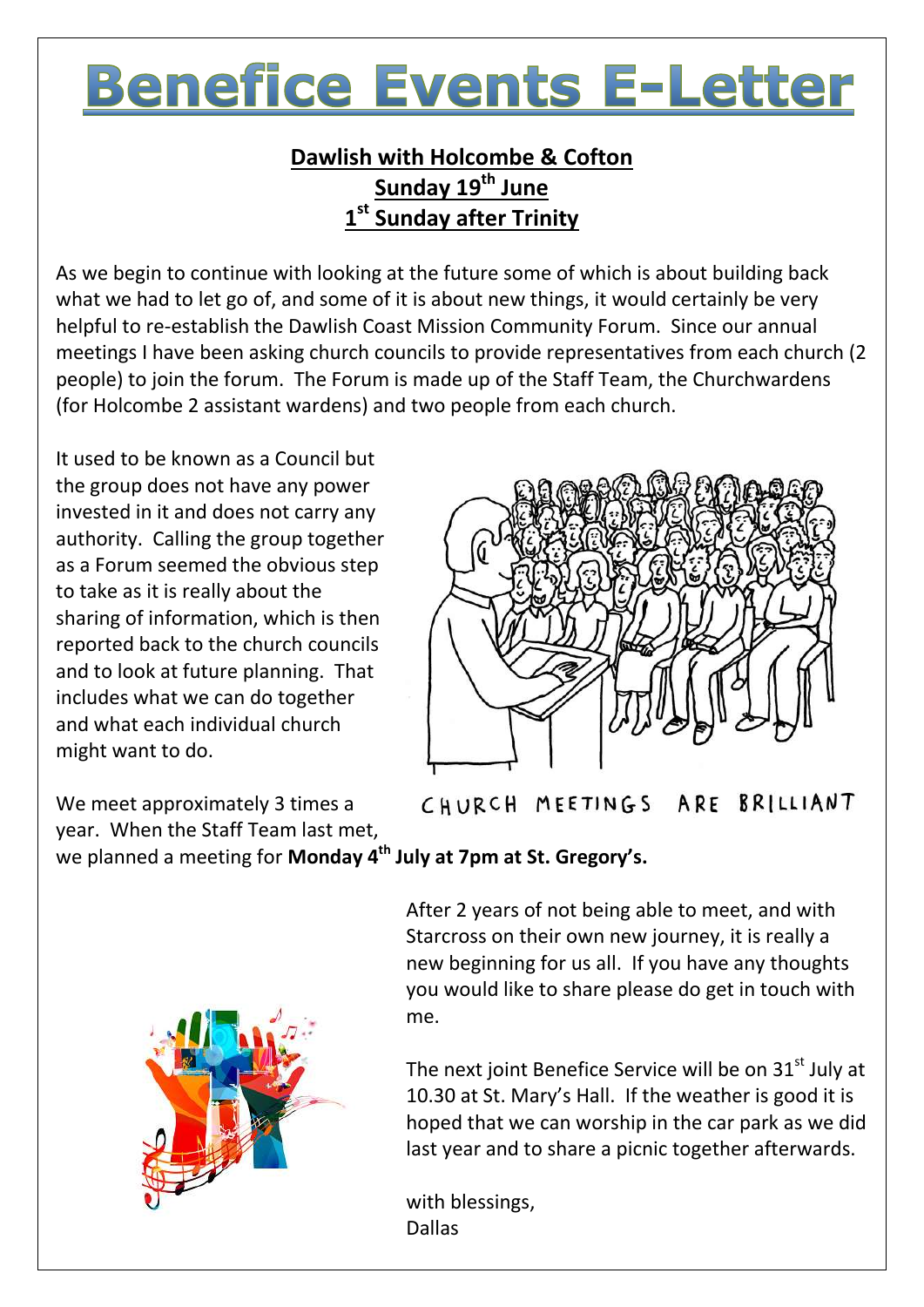

### **Notices**

#### **Services**

| $19^{\text{th}}$ lune | 9.30am St George's - Holy Communion<br>10am St Gregory's – Greg's @ 10 with Baptism<br>11am St Mary's - Morning Worship |
|-----------------------|-------------------------------------------------------------------------------------------------------------------------|
| $22^{nd}$ June        | 10am Midweek communion at St Gregory's                                                                                  |
| 25 <sup>th</sup> June | 3pm - Wedding at St Gregory's                                                                                           |
| $26^{\text{th}}$ June | 9.30am St George's - Morning Worship<br>10am St Gregory's - Holy Communion<br>11am St Mary's - Holy Communion           |

## ---------------------------------

---------------------------------

# **Prayer meeting:**

There will be no prayer meeting this week. Apologies!



## **Diocesan Conference**

---------------------------------

---------------------------------

Please note that Dallas will be away at the Diocesan conference from Monday 20<sup>th</sup> June until the evening of the 23<sup>rd</sup> June.